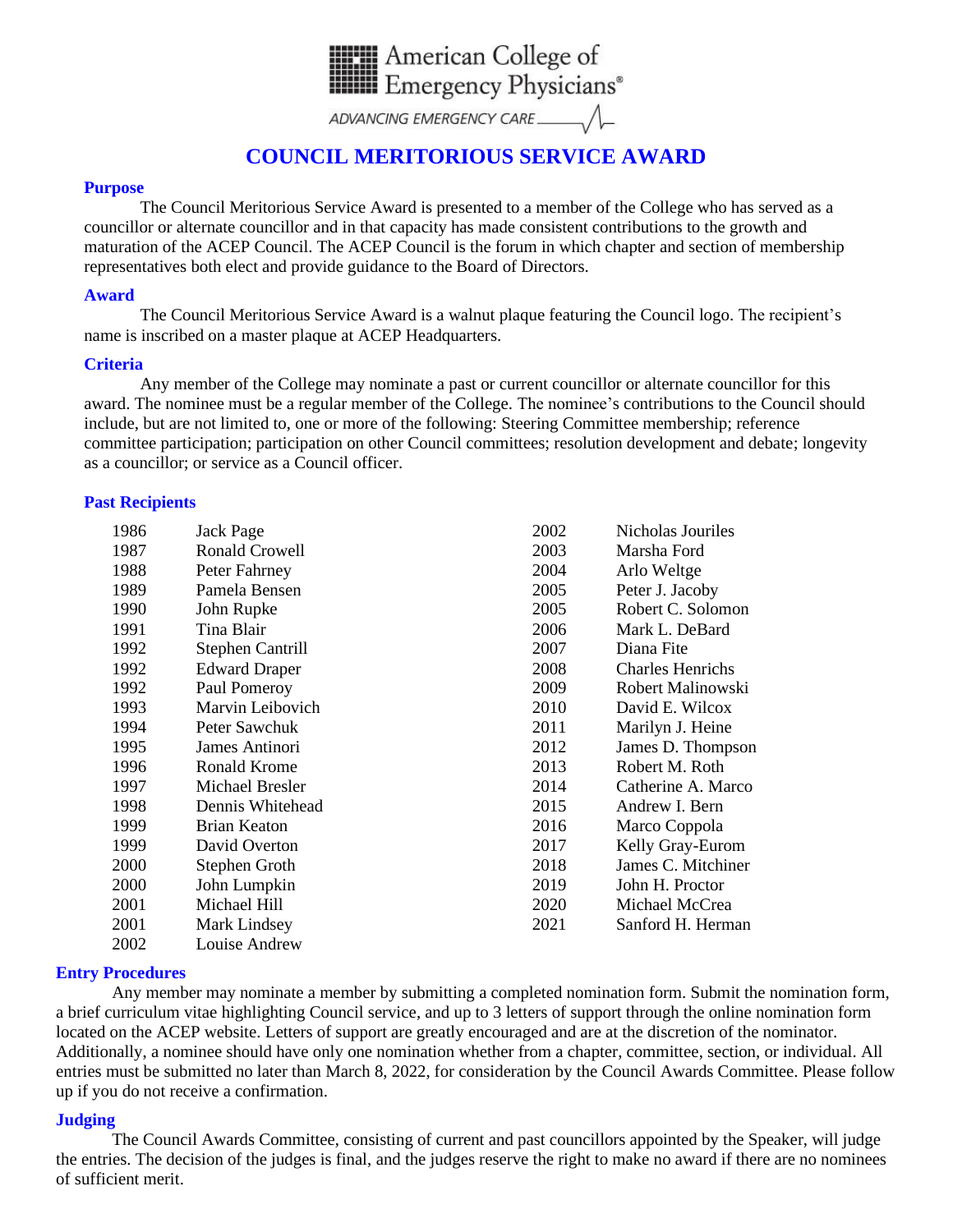

# **COUNCIL TEAMWORK AWARD**

### **Purpose**

Presented to a component body or group of councillors to recognize outstanding contributions and participation in Council activities. The award is given as needed, not necessarily annually.

#### **Award**

The award is a certificate or trophy (depending on the number of recipients) inscribed with the name of each recipient.

### **Criteria**

Contributions to be recognized may include development of important resolutions, significant contributions to Council discussions, etc.

### **Past Recipients**

- 2007 David Wilcox, MD, FACEP, and EMF Match Donors
- 2008 Certification and Emergency Medicine Workforce Section
- 2009 Emergency Medicine Residents' Association
- 2010 James Antinori, MD, FACEP, and the Small Chapter & Sections Caucus
- 2011 Wellness Section
- 2012 Angela Siler-Fisher, MD, FACEP, and the TX Chapter EM Futures Program
- 2013 John Moorhead, MD, FACEP, and the AMA Section Council on Emergency Medicine
- 2015 Rural Emergency Medicine Section
- 2016 Emergency Medicine Residents' Association (EMRA)
- 2017 Government Services Chapter
- 2018 Washington Chapter
- 2019 Anne Zink, Laura Tilley, Brad Gruehn, and SHIELDS Team
- 2020 Harrison Alter, MD, FACEP; Marc Futernick, MD, FACEP; Aimee Moulin, MD, FACEP John J. Rogers, MD, CPE, FACEP
- 2021 John D. Bibb, MD, FACEP, Fred Dennis, MD, MBA, FACEP, Donald E. Stader III, MD, FACEP, Eric Ketcham, MD, MBA, FACEP, Alexis LaPietra, DO, FACEP

#### **Entry Procedures**

Any member may nominate a component body or group of councillors by submitting a completed nomination form. Submit the nomination form, a brief curriculum vitae highlighting Council service, and up to 3 letters of support through the online nomination form located on the ACEP website. Letters of support are greatly encouraged and are at the discretion of the nominator. Additionally, a nominee should have only one nomination whether from a chapter, committee, section, or individual. All entries must be submitted no later than March 8, 2022, for consideration by the Council Awards Committee. Receipt of each nomination will be confirmed by e-mail. Please follow up if you do not receive a confirmation.

## **Judging**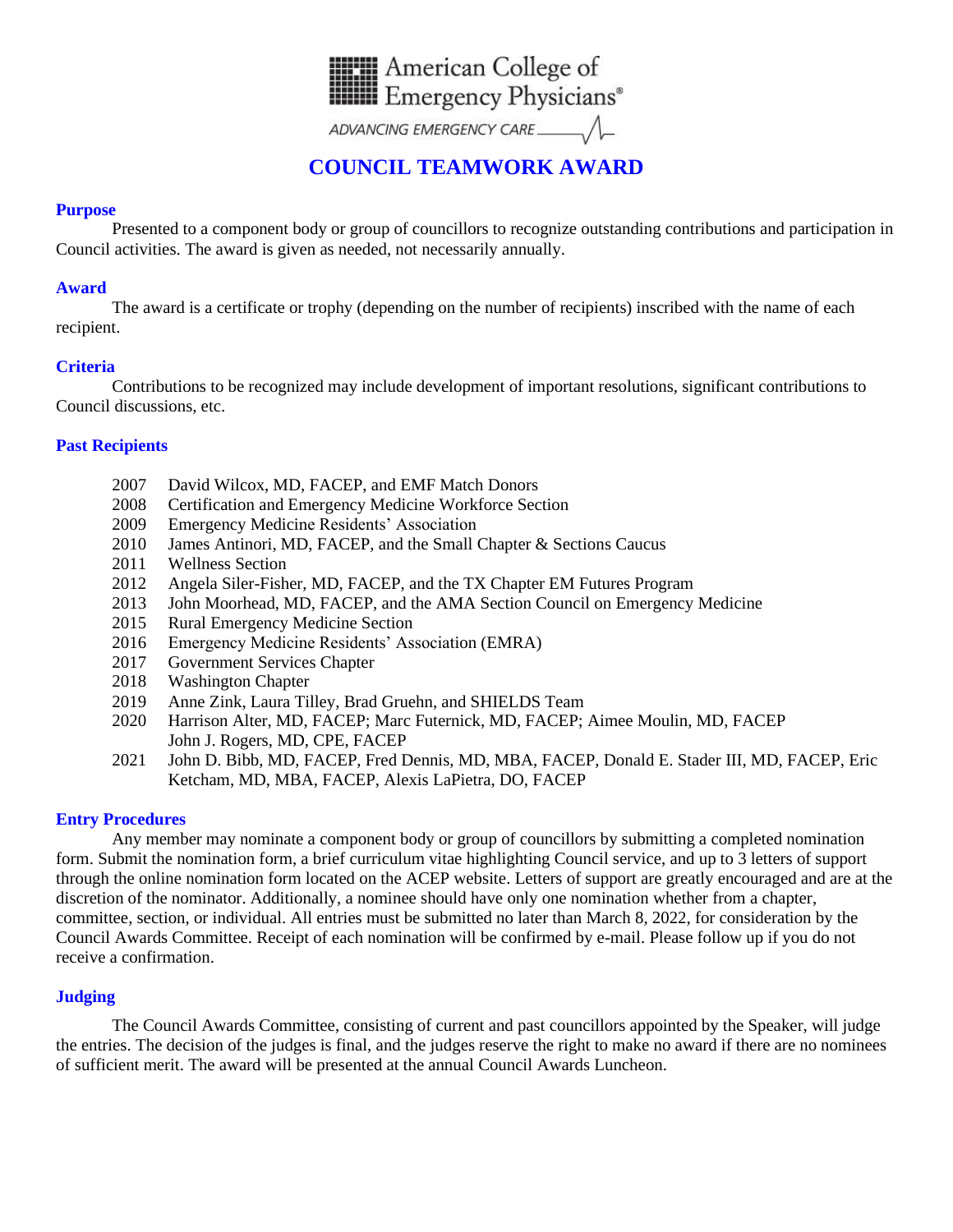

## **COUNCIL HORIZON AWARD**

#### **Purpose**

Presented to an individual within the first five years of Council service who demonstrates outstanding contributions and participation in Council activities. The award is given as warranted, not necessarily annually.

#### **Award**

The award is a "star" trophy inscribed with the name of the recipient.

### **Criteria**

The nominee should have made an outstanding contribution to the Council.

### **Past Recipients**

- 2007 John Milne, MD, FACEP
- 2008 Angela Siler Fisher, MD, FACEP
- 2008 Catherine Marco, MD, FACEP
- 2009 Jeremy Rogers, MD and William Mallon, MD, FACEP
- 2010 Abhi Mehrotra, MD, FACEP, and Jennifer Wiler, MD, FACEP
- 2011 Gary Katz, MD, MBA, FACEP, and Christopher Weaver, MD, FACEP
- 2012 Heather Farley, MD, FACEP, and Nathaniel Schlicher, MD, JD
- 2014 Michael McCrea, MD, FACEP
- 2015 Enrique Enguidanos, MD, FACEP
- 2016 Alison Haddock, MD, FACEP, and Liam T. Yore, MD, FACEP
- 2017 Laura Medford-Davis, MD
- 2018 Lisa Maurer, MD, FACEP
- 2019 Zachary J. Jarou, MD
- 2020 Theresa Tran, MD, FACEP
- 2021 Hilary E. Fairbrother, MD, FACEP

#### **Entry Procedures**

Any member may nominate a member by submitting a completed nomination form. Submit the nomination form, a brief curriculum vitae highlighting Council service, and up to 3 letters of support through the online nomination form located on the ACEP website. Letters of support are greatly encouraged and are at the discretion of the nominator. Additionally, a nominee should have only one nomination whether from a chapter, committee, section, or individual. All entries must be submitted no later than March 8, 2022, for consideration by the Council Awards Committee. Please follow up if you do not receive a confirmation.

## **Judging**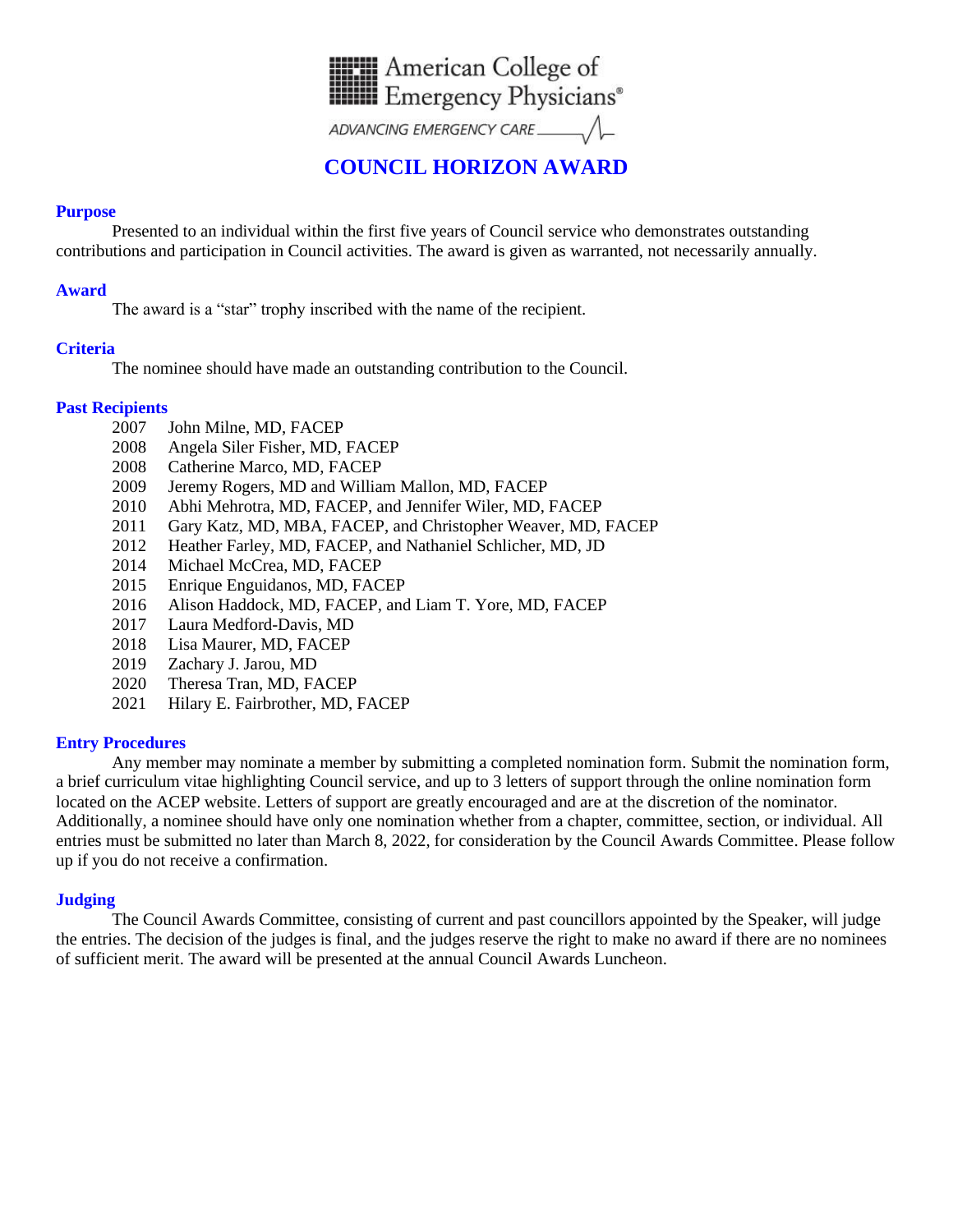

# **COUNCIL CURMUDGEON AWARD**

#### **Purpose**

Recognize, in a lighthearted way, deserving Council participants that have contributed to the Annual Meeting in a unique, eccentric, humorous (sly wit), or cleverly astute manner. Despite the name, the award is intended to congratulate those who have offered the Council a sense of reality, honesty, focus, and practicality, but without the usual personal encumbrance of political correctness, undue sensibility, or inhibition.

### **Award**

The award is inscribed with the name of the recipient and the description of "curmudgeon."

### **Criteria**

The Curmudgeon Award will be presented to current or former Council participants (i.e., Councillor or Alternate Councillor, President, Speaker, ACEP staff, etc.) that have embodied the essence of the description above.

### **Past Recipients**

- 2007 Ronald Krome, MD, FACEP(E)
- 2008 Peter Viccellio, MD, FACEP
- 2009 Greg Henry, MD, FACEP
- 2010 Peter Sawchuk, MD
- 2011 Todd Taylor, MD, FACEP
- 2012 Dennis Whitehead, MD, FACEP
- 2013 Peter Jacoby, MD, FACEP
- 2014 Larry Bedard, MD, FACEP
- 2015 Richard Stennes, MD, MBA, FACEP
- 2016 R. Myles Riner, MD, FACEP
- 2017 Pamela P. Bensen, MD, MS, FACEP
- 2018 Charles Pattavina, MD, FACEP
- 2019 Bradford L. Walters, MD, FACEP
- 2020 William K. Mallon, MD, FACEP
- 2021 David T. Overton, MD, FACEP

#### **Entry Procedures**

Any member may nominate a member by submitting a completed nomination form. Submit the nomination form, a brief curriculum vitae highlighting Council service, and up to 3 letters of support through the online nomination form located on the ACEP website. Letters of support are greatly encouraged and are at the discretion of the nominator. Additionally, a nominee should have only one nomination whether from a chapter, committee, section, or individual. All entries must be submitted no later than March 8, 2022, for consideration by the Council Awards Committee. Please follow up if you do not receive a confirmation.

#### **Judging**